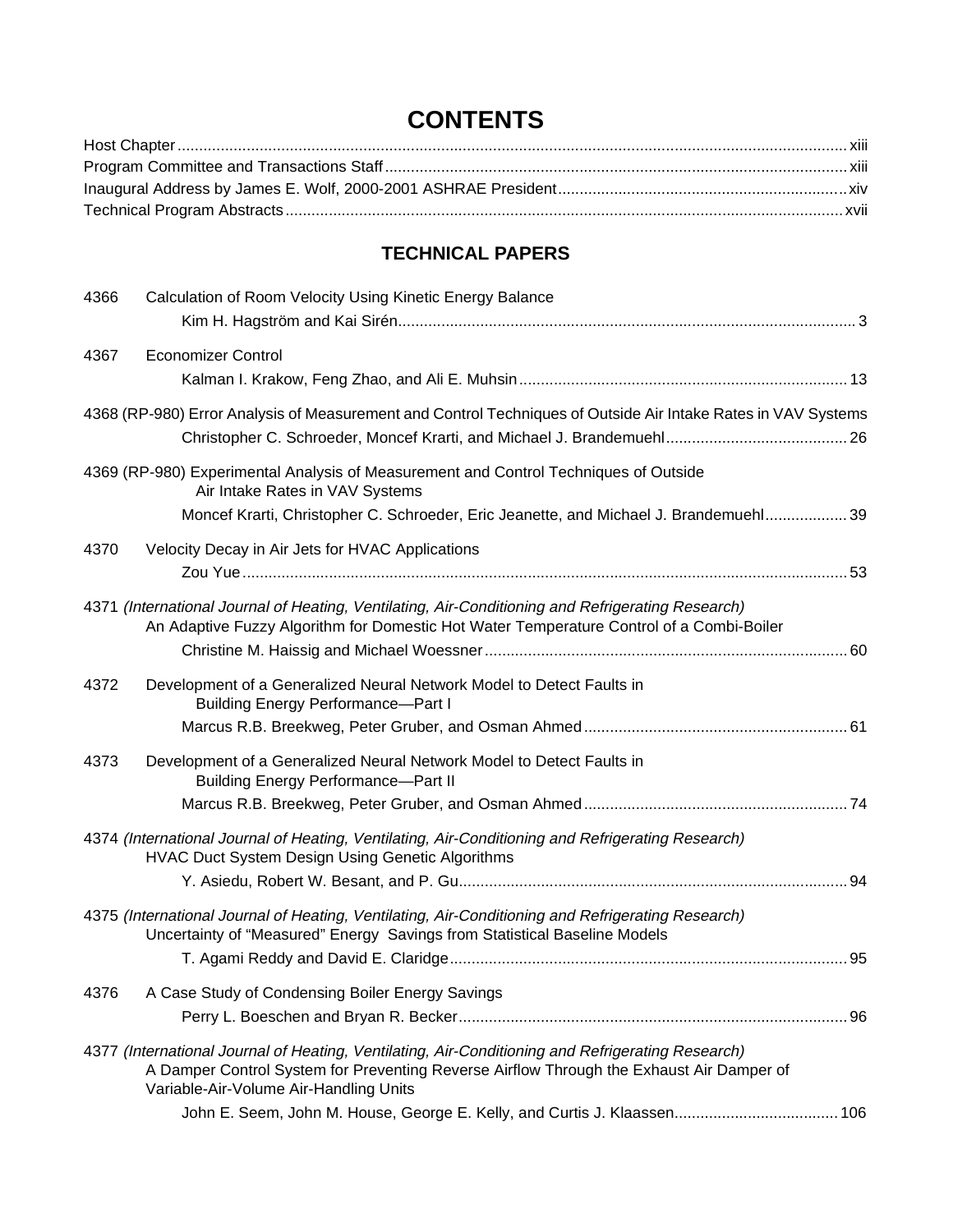| 4378 | A Model for Simulating the Performance of a Shallow Pond as a Supplemental Heat Rejecter with<br>Closed-Loop Ground-Source Heat Pump Systems<br>Andrew D. Chiasson, Jeffrey D. Spitler, Simon J. Rees, and Marvin D. Smith107 |      |
|------|-------------------------------------------------------------------------------------------------------------------------------------------------------------------------------------------------------------------------------|------|
|      | 4379 (RP-870) A Semi-Empirical Method for Representing Domestic Refrigerator/Freezer<br><b>Compressor Calorimeter Test Data</b>                                                                                               |      |
|      |                                                                                                                                                                                                                               |      |
|      | 4380 (RP-675) Air Filter Performance Under Variable Air Volume Conditions                                                                                                                                                     |      |
|      | 4381 (RP-763) Air Leakage Through Automatic Doors                                                                                                                                                                             |      |
| 4382 | A New Quasi-Static Cogeneration Model                                                                                                                                                                                         |      |
| 4383 | Analysis of Electric Energy Consumption in an Office Building in Saudi Arabia<br>Syed M. Hasnain, Mohamed S. Smiai, Abdulrahman M. Al-Ibrahim, and Saleh H. Al-Awaji173                                                       |      |
| 4384 | Analysis of Refrigerator / Freezer Appliances Having Dual Refrigeration Cycles                                                                                                                                                |      |
| 4385 | Comparative Study of Operating and Control Strategies for Hybrid Ground-Source Heat Pump Systems<br>Using a Short Time Step Simulation Model                                                                                  |      |
|      |                                                                                                                                                                                                                               |      |
| 4386 | Consideration of Transient Response and Energy Cost in Performance Evaluation of a<br><b>Desiccant Dehumidification System</b>                                                                                                |      |
|      |                                                                                                                                                                                                                               |      |
|      | 4387 (RP-807) Development of Guidelines for Assessing the Environmental Benefits of Heat Recovery Heat Pumps                                                                                                                  |      |
|      | 4388 (RP-953) Economic Analysis of Foundation Heat Gain for Refrigerated Warehouses                                                                                                                                           |      |
|      | 4389 (RP-953) Parametric Analysis and Development of a Design Tool for Foundation Heat Gain for Coolers                                                                                                                       |      |
|      | 4390 (International Journal of Heating, Ventilating, Air-Conditioning and Refrigerating Research)<br>Effect of Oil On the Boiling Performance of Structured and Porous Surfaces                                               |      |
|      |                                                                                                                                                                                                                               |      |
|      | 4391 (International Journal of Heating, Ventilating, Air-Conditioning and Refrigerating Research)<br>Effectiveness of Heat and Mass Transfer Processes in a Packed Bed Liquid<br>Desiccant Dehumidifier/Regenerator           |      |
|      |                                                                                                                                                                                                                               |      |
| 4392 | Evaluation of Hydraulic Stability and Its Application in Hydronic Systems                                                                                                                                                     |      |
|      |                                                                                                                                                                                                                               |      |
| 4393 | Exergy Efficiencies of Sensible, Mixed Thermal Energy Storage Systems                                                                                                                                                         |      |
|      |                                                                                                                                                                                                                               | .260 |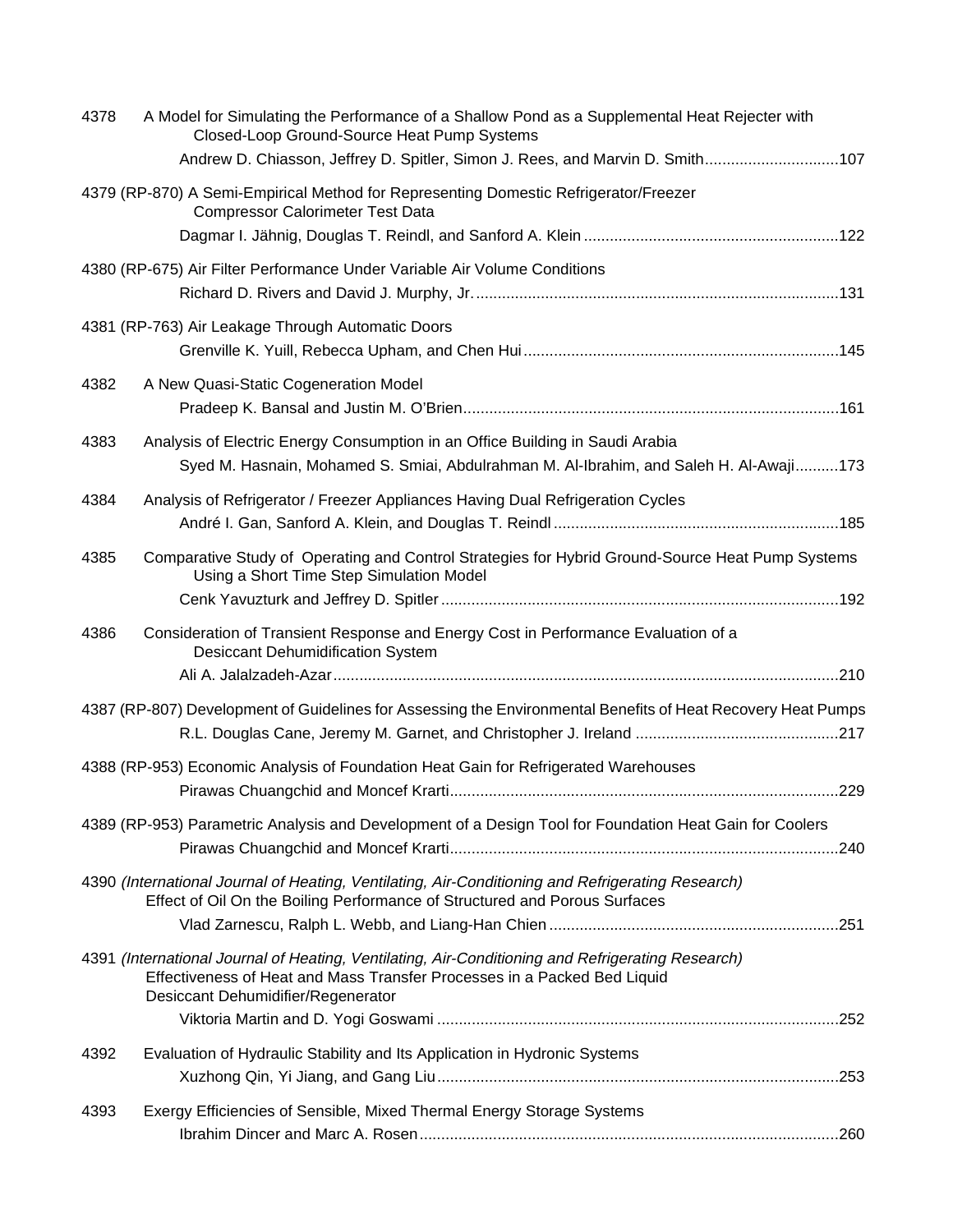|      | 4394 (International Journal of Heating, Ventilating, Air-Conditioning and Refrigerating Research)<br>Experimental and Theoretical Investigation of Annular Film Flow Reversal in a Vertical Pipe:<br>Application to Oil Return in Refrigeration Systems |  |
|------|---------------------------------------------------------------------------------------------------------------------------------------------------------------------------------------------------------------------------------------------------------|--|
|      |                                                                                                                                                                                                                                                         |  |
| 4395 | Fault Detection and Diagnosis in Chillers-Part I: Model Development and Application                                                                                                                                                                     |  |
|      |                                                                                                                                                                                                                                                         |  |
|      | 4396 (International Journal of Heating, Ventilating, Air-Conditioning and Refrigerating Research)<br>Flow Pattern, Heat Transfer and Pressure Drop in Flow Condensation                                                                                 |  |
|      |                                                                                                                                                                                                                                                         |  |
| 4397 | Hydraulic Process Fault Diagnosis and Parameter Identification in District Heating Networks                                                                                                                                                             |  |
| 4398 | Impact of Temperature Control Approaches on the Thermal Performance of a Household Refrigerator                                                                                                                                                         |  |
|      |                                                                                                                                                                                                                                                         |  |
| 4399 | On the Temperatures in Forced-Ventilation Fires                                                                                                                                                                                                         |  |
| 4400 | Physical Model of an Air-Conditioned Space for Control Analysis                                                                                                                                                                                         |  |
|      | Masato Kasahara, Yoshiaki Kuzuu, Tadahiko Matsuba, Yukihiro Hashimoto,                                                                                                                                                                                  |  |
|      | 4401 (RP-1019) Air Temperature Depression and Potential Icing at the Inlet of Stationary Combustion Turbines                                                                                                                                            |  |
|      | 4402 (RP-942) (International Journal of Heating, Ventilating, Air-Conditioning and Refrigerating Research)<br>Qualitative Comparison of North American and U.K. Cooling Load Calculation Methods                                                        |  |
|      |                                                                                                                                                                                                                                                         |  |
|      | 4403 (RP-885) Responses of Disabled, Temporarily III, and Elderly Persons to Thermal Environments<br>Fariborz Haghighat, Ahmed C. Megri, Giovanna Donnini, and Giovanni Giorgi 329                                                                      |  |
|      | 4404 (International Journal of Heating, Ventilating, Air-Conditioning and Refrigerating Research)<br>Simulation of Refrigerants Flowing Through Adiabatic Capillary Tubes                                                                               |  |
|      |                                                                                                                                                                                                                                                         |  |
| 4405 | Ventilation and Air Quality in Indoor Ice Skating Arenas<br>Chunxin Yang, Philip Demokritou, Qingyan Chen, John Spengler, and Austin Parsons  338                                                                                                       |  |
| 4406 | Computer Analysis and Comparison of Experimental Data for Moisture<br><b>Accumulation in Concrete Masonry Walls</b>                                                                                                                                     |  |
|      |                                                                                                                                                                                                                                                         |  |
|      | 4407 (RP-824) Modeling Frost Characteristics on Heat Exchanger Fins: Part I, Numerical Model                                                                                                                                                            |  |
|      | 4408 (RP-824) Modeling Frost Characteristics on Heat Exchanger Fins: Part II, Model Validation and Limitations                                                                                                                                          |  |
|      |                                                                                                                                                                                                                                                         |  |
| 4409 | Thermal Performance of Residential Electric Water Heaters Using Alternative Blowing Agents                                                                                                                                                              |  |
|      |                                                                                                                                                                                                                                                         |  |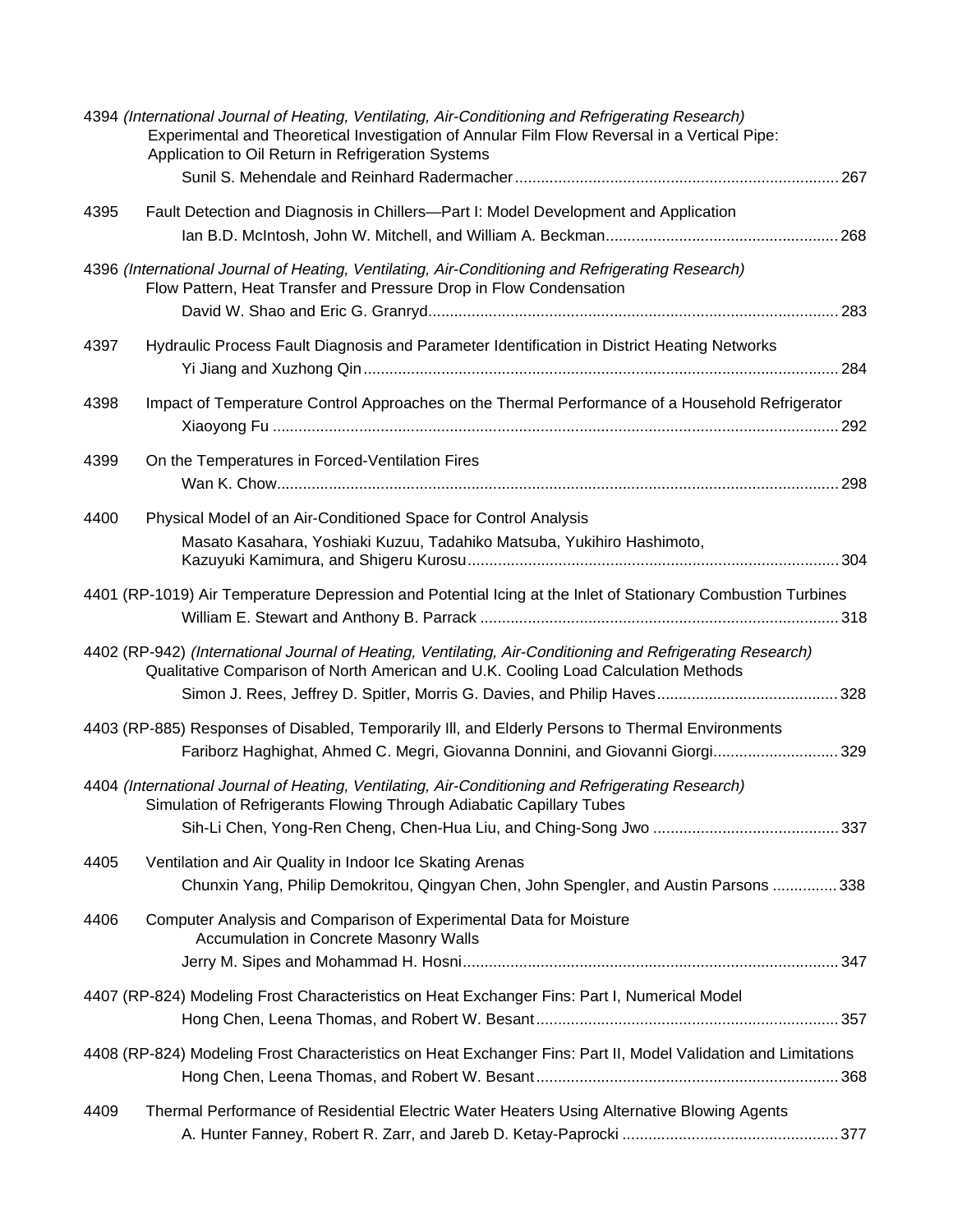## **SYMPOSIUM PAPERS**

| MN-00-1 Experience with Weather Data for Simulation and Design, Part 1:<br>Simulation, Ventilation, and Daylighting                                                                        |
|--------------------------------------------------------------------------------------------------------------------------------------------------------------------------------------------|
| Applicable Input Data for a Proposed Ventilation Modeling Data Guide                                                                                                                       |
| Simulation of a Naturally Ventilated Building at Different Locations                                                                                                                       |
| Computer Analysis and Comparison of Experimental Data for Moisture<br>Accumulation in Concrete Masonry Walls<br>Jerry M. Sipes and Mohammad H. Hosni<br>(See Technical Paper 4406, p. 347) |
| Estimation of Annual Energy-Saving Contribution of an Automated Blind System                                                                                                               |
| MN-00-2 Ground-Source Heat Pump Bore Field Issues and Regulations                                                                                                                          |
| Geology and the Ground Heat Exchanger: What Engineers Need to Know                                                                                                                         |
| Measurement of Thermal Conductivity for Three Borehole Fill Materials Used for GSHP                                                                                                        |
| GSHP Bore Field Performance Comparisons of Standard and Thermally Enhanced Grout                                                                                                           |
| Regulations on Grouting for Closed-Loop Ground-Coupled Heat Pumps in the United States                                                                                                     |
| MN-00-3 Experience with Weather Data for Simulation and Design, Part 2: Simulation                                                                                                         |
| Development of Expanded AMeDAS Weather Data for Building Energy Calculation in Japan<br>Hiroshi Akasaka, Hideyo Nimiya, Kazuhiro Soga, Shin-ichi Matsumoto, Kazuo Emura,                   |
| Effect of Data Period-of-Record on Estimation of HVAC&R Design Temperatures                                                                                                                |
| Comparison of Manual Load Calculation Using Simplified Weather Data with Simulation and Hourly<br><b>Weather Data</b>                                                                      |
| MN-00-4 HVAC Is for People Too                                                                                                                                                             |
| Outdoor Temperature and Indoor Thermal Comfort: Raising the Precision of the Relationship for the 1998<br><b>ASHRAE Database of Field Studies</b>                                          |
|                                                                                                                                                                                            |
| Effects of Measurement and Formulation Error on Thermal Comfort Indices in the ASHRAE Database of<br><b>Field Studies</b>                                                                  |
|                                                                                                                                                                                            |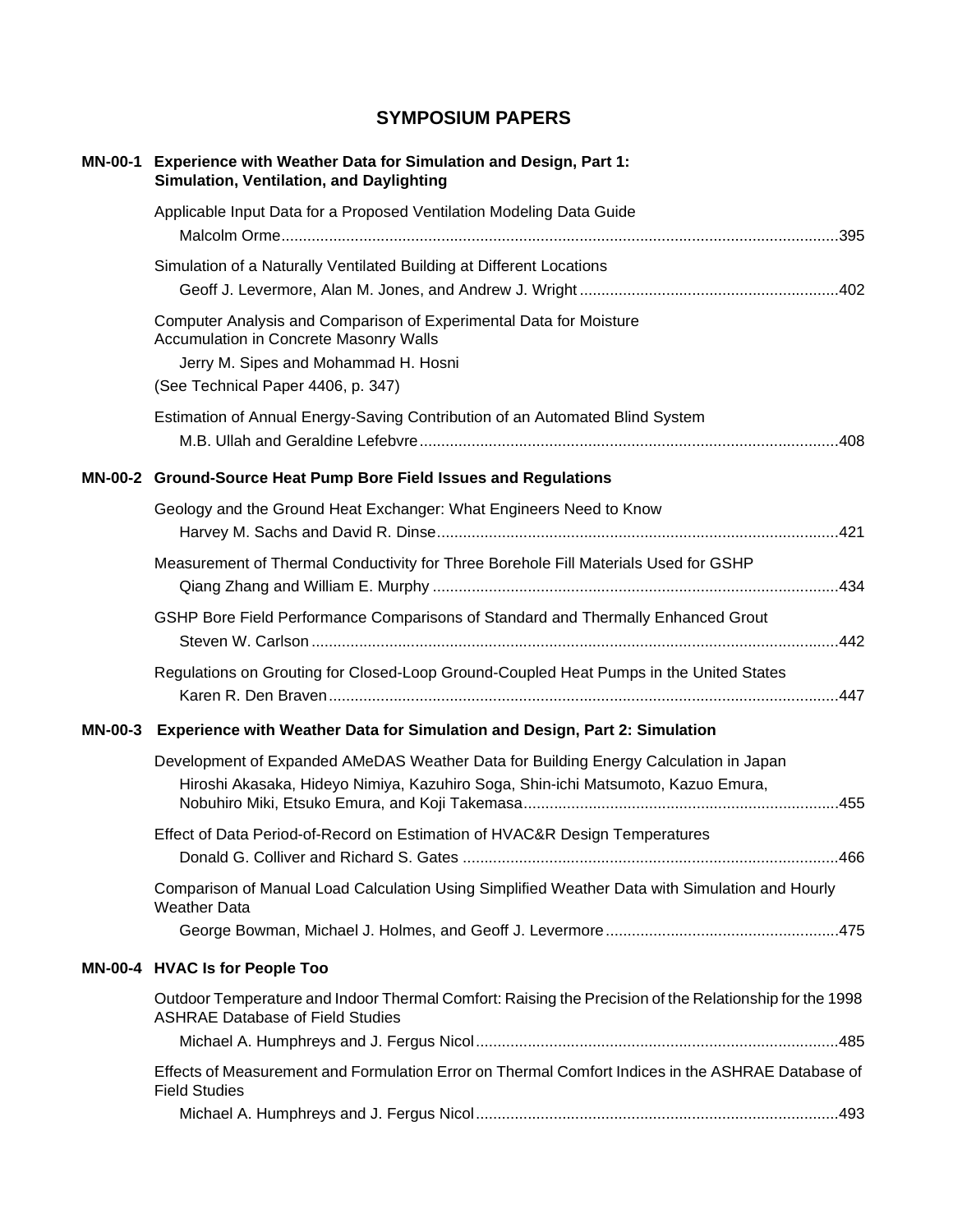|         | Temperature and Humidity: Important Factors for Perception of Air Quality and for<br><b>Ventilation Requirements</b>                                              |
|---------|-------------------------------------------------------------------------------------------------------------------------------------------------------------------|
|         | Angle Factors Between Human Body and Rectangular Planes Calculated by a                                                                                           |
|         | <b>Numerical Model</b>                                                                                                                                            |
|         | Discomfort Due to Skin Humidity with Different Fabric Textures and Materials                                                                                      |
|         |                                                                                                                                                                   |
|         | MN-00-5 Ground-Source Heat Pump Systems: The Inside-the-Building Story                                                                                            |
|         | The Implications of the Measured Performance of Variable Flow Pumping Systems in Geothermal and<br>Water Loop Heat Pump Applications                              |
|         | Hugh I. Henderson, Jr., Mukesh K. Khattar, Steven W. Carlson, and Adam C. Walburger  533                                                                          |
|         | Energy Use of Ventilation Air Conditioning Options for Ground-Source Heat Pump Systems                                                                            |
|         | Comparative Analysis of Life-Cycle Costs of Geothermal Heat Pumps and<br>Three Conventional HVAC Systems                                                          |
|         | John A. Shonder, Michaela A. Martin, Howard A. McLain, and Patrick J. Hughes  551                                                                                 |
|         | Representative Operating Problems of Commercial Ground-Source and Groundwater-Source Heat<br>Pumps                                                                |
|         |                                                                                                                                                                   |
|         | MN-00-6 Advances in Thermal and Fluid Flow Characteristics of HVAC and Refrigeration Processes                                                                    |
|         |                                                                                                                                                                   |
|         | Modeling Frost Characteristics on Heat Exchanger Fins: Part 1, Numerical Model<br>Hong Chen, Leena Thomas, and Robert W. Besant                                   |
|         | (See Technical Paper 4407, p. 357)                                                                                                                                |
|         | Modeling Frost Characteristics on Heat Exchanger Fins:<br>Part 2, Model Validation and Limitations                                                                |
|         | Hong Chen, Leena Thomas, and Robert W. Besant<br>(See Technical Paper 4408, p. 368)                                                                               |
|         | Hydrodynamic Characteristics of Propane (R-290), Isobutane (R-600a), and<br>50/50 Mixture of Propane and Isobutane                                                |
|         |                                                                                                                                                                   |
|         | Experimental Evaluation of Five Refrigerants as Replacements for R-22                                                                                             |
| MN-00-7 | Energy and Thermal Performance of Skylights and Complex Window Systems                                                                                            |
|         | Surface Temperature Measurements Inside an Insulated                                                                                                              |
|         | <b>Glazing Unit Using Liquid Crystals</b>                                                                                                                         |
|         | Experimental Procedure and Uncertainty Analysis of a Guarded Hotbox Method to Determine the Ther-<br>mal Transmission Coefficient of Skylights and Sloped Glazing |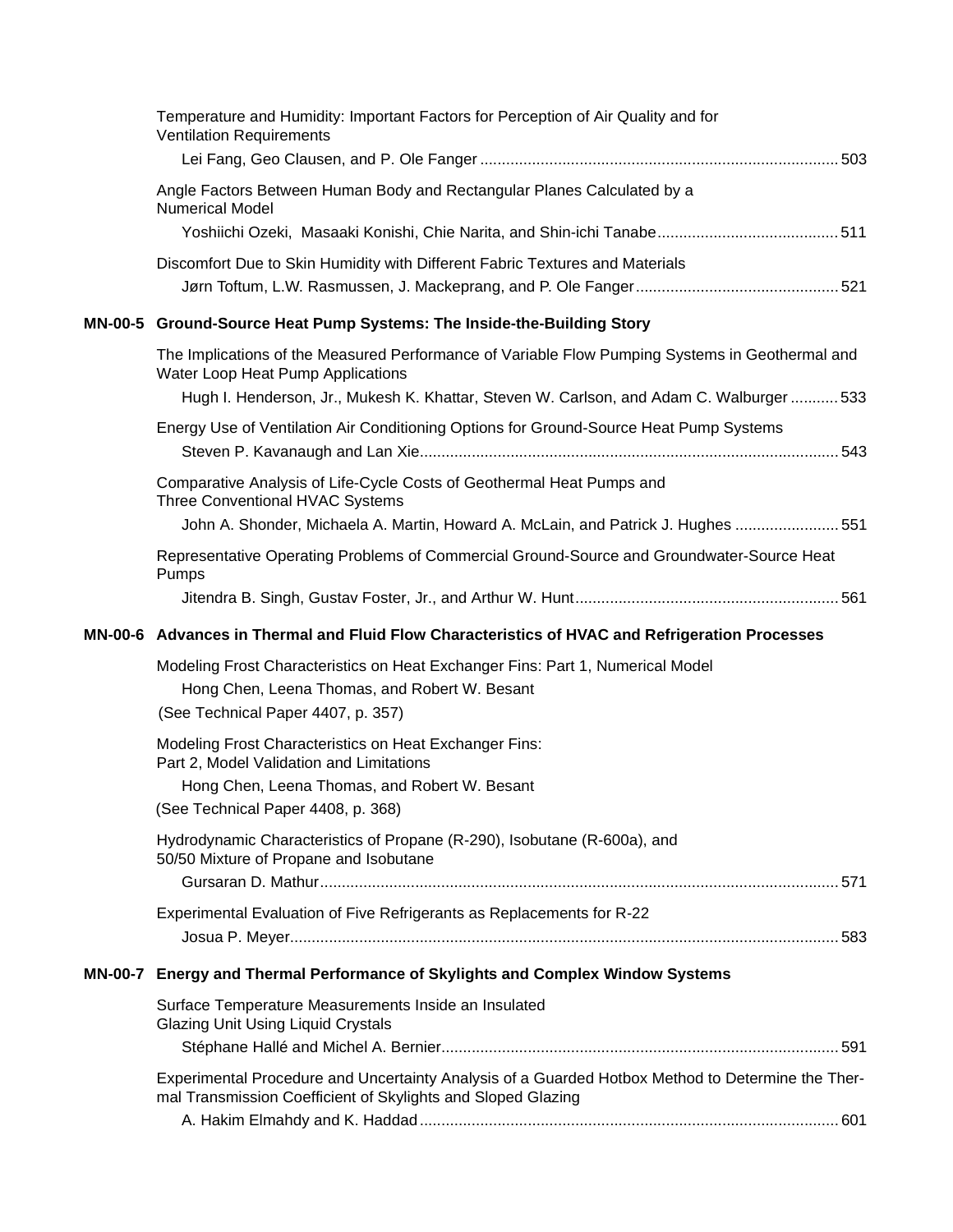| U-Factors of Flat and Domed Skylights                                                                                                                                              |  |
|------------------------------------------------------------------------------------------------------------------------------------------------------------------------------------|--|
| MN-00-8 Design Analysis and Approach to Meet Clinical Patients' Ventilation Requirements                                                                                           |  |
| <b>HVAC Systems for Inpatient Rooms</b>                                                                                                                                            |  |
| HVAC Design Approach and Design Criteria for Health Care Facilities                                                                                                                |  |
| <b>Inpatient Facility Requirements</b>                                                                                                                                             |  |
| Comparative Analysis of HVAC Systems That Minimize the Risk of<br>Airborne Infectious Disease Transmission                                                                         |  |
| MN-00-9 Refrigerant System Chemistry Update                                                                                                                                        |  |
| The Impact of Chemistry on the Use of Polyol Ester Lubricants in Refrigeration                                                                                                     |  |
| Effects of Lubricant Miscibility and Viscosity on the Performance of an R-134a Refrigerating System<br>Predrag Popovic, Michael Pate, Ronald L. Shimon, and Nicholas E. Schnur 668 |  |
| <b>MN-00-10 Residential Ventilation and IAQ</b>                                                                                                                                    |  |
| Selecting Whole-House Ventilation Strategies to Meet Proposed Standard 62.2:<br><b>Energy Cost Considerations</b>                                                                  |  |
| Comparative Ventilation System Tests in a Mixed Climate                                                                                                                            |  |
| Measurement of Ventilation and Interzonal Distribution in Single-Family Homes                                                                                                      |  |
| MN-00-11 Hospital Design Criteria-New Research and Applications                                                                                                                    |  |
| Effective UVGI System Design Through Improved Modeling                                                                                                                             |  |
| Methodology for Minimizing Risk from Airborne Organisms in Hospital Isolation Rooms                                                                                                |  |
| Thermal Comfort, Uniformity, and Ventilation Effectiveness in Patient Rooms:<br>Performance Assessment Using Ventilation Indices                                                   |  |
|                                                                                                                                                                                    |  |
| Health Care Facility Design Manual-Room Design                                                                                                                                     |  |
| <b>MN-00-12 Field Validation of ASHRAE Standard 152P</b>                                                                                                                           |  |
| Field Validation of Standard 152P (RP-1056)                                                                                                                                        |  |
|                                                                                                                                                                                    |  |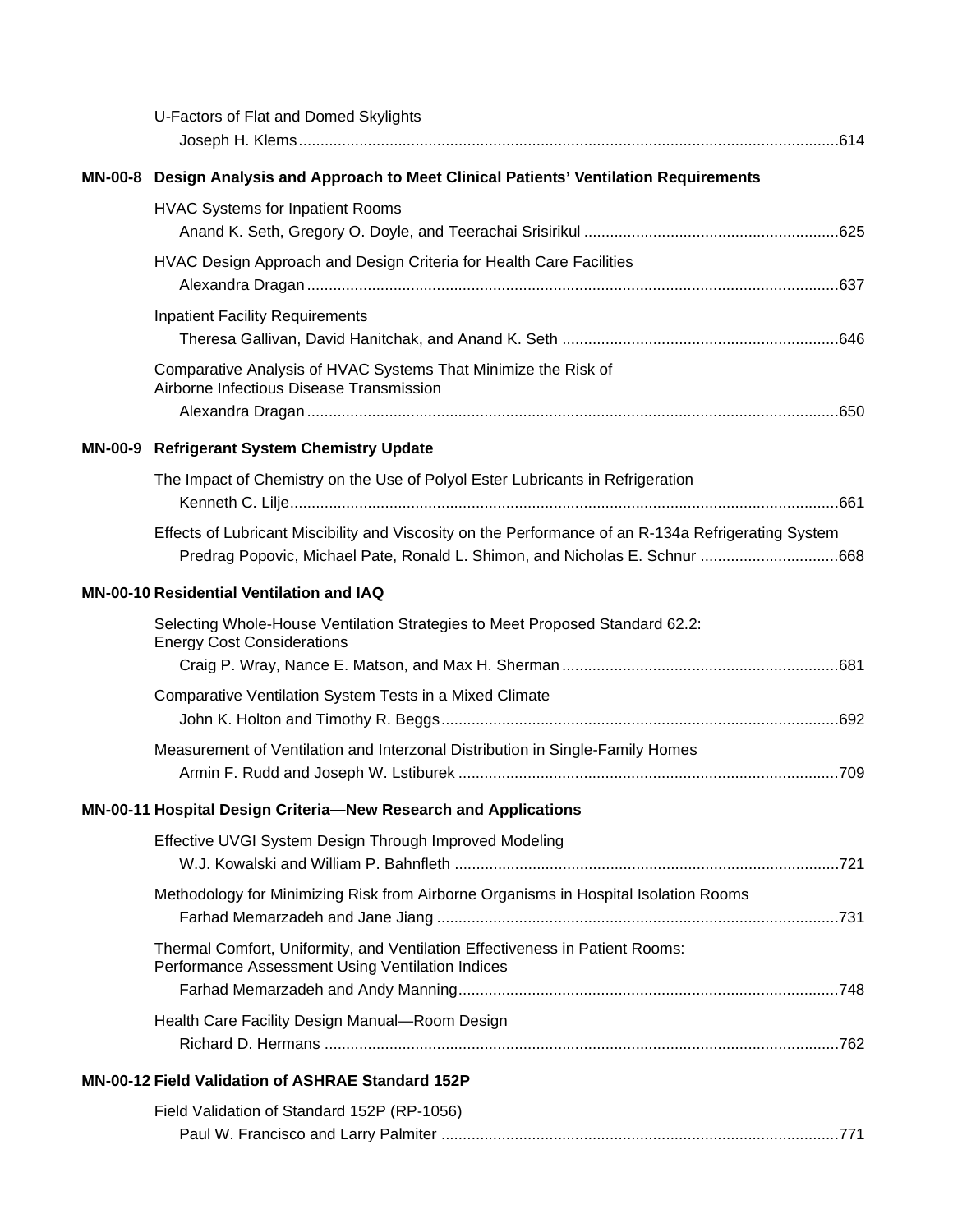| Evaluation of the Duct Leakage Estimation Procedures of ASHRAE Standard 152P                                                                                                                      |  |
|---------------------------------------------------------------------------------------------------------------------------------------------------------------------------------------------------|--|
|                                                                                                                                                                                                   |  |
| Validation of ASHRAE Standard 152P in Basement Warm-Air Distribution Systems                                                                                                                      |  |
| Field Evaluation of a Residential Hydronic Distribution System in the Cooling Mode                                                                                                                |  |
| MN-00-13 Hybrid Radiant Heating and Cooling-Case Studies                                                                                                                                          |  |
| Rationalization and Optimization of Heating Systems Coupled to Ground-Source Heat Pumps                                                                                                           |  |
| Monitoring and Evaluating a Year-Round Radiant/Convective System (RP-1140)                                                                                                                        |  |
| Hydraulic-Powered Fan Coil for Advanced Hydronic Distribution Systems, Part I: Thermal Performance<br>and Energy Characterization of Conventional Fan-Coil Units                                  |  |
|                                                                                                                                                                                                   |  |
| Hydraulic-Powered Fan Coil for Advanced Hydronic Distribution Systems, Part II: Thermal Performance<br>and Energy Requirements of Modified Fan-Coil Units                                         |  |
|                                                                                                                                                                                                   |  |
| MN-00-14 The Use of Computational Fluid Dynamics in Heat-Exchanger Design                                                                                                                         |  |
| 3-D Simulation of Thermal-Hydraulic Characteristics of Louvered Fin-and-Tube Heat<br><b>Exchangers with Oval Tubes</b>                                                                            |  |
|                                                                                                                                                                                                   |  |
| A Numerical Analysis of Three-Dimensional Heat Transfer and Fluid Flow in Chevron Plate Channels                                                                                                  |  |
| A Computational Study of Heat Transfer and Friction Characteristics of a<br>Smooth Wavy Fin Heat Exchanger                                                                                        |  |
|                                                                                                                                                                                                   |  |
| MN-00-15 Ownership Costs and Test Results for New Residential Water Heating Systems                                                                                                               |  |
| Thermal Performance of Residential Electric Water Heaters Using Alternative Blowing Agents<br>A. Hunter Fanney, Robert R. Zarr, and Jareb D. Ketay-Paprocki<br>(See Technical Paper 4409, p. 377) |  |
| Cost of Increased Energy Efficiency for Residential Water Heaters<br>Alex B. Lekov, James D. Lutz, Camilla Dunham Whitehead, and James E. McMahon  875                                            |  |
| A Monte Carlo Approach to the Calculation of Energy Consumption for<br><b>Residential Gas-Fired Water Heaters</b>                                                                                 |  |
| James D. Lutz, Xiaomin Liu, Alex B. Lekov,                                                                                                                                                        |  |
| MN-00-16 When Is Thermal Storage the Low Capital Cost Alternative for New Construction?                                                                                                           |  |
| Cooling Thermal Storage Capital Cost Economies                                                                                                                                                    |  |
|                                                                                                                                                                                                   |  |